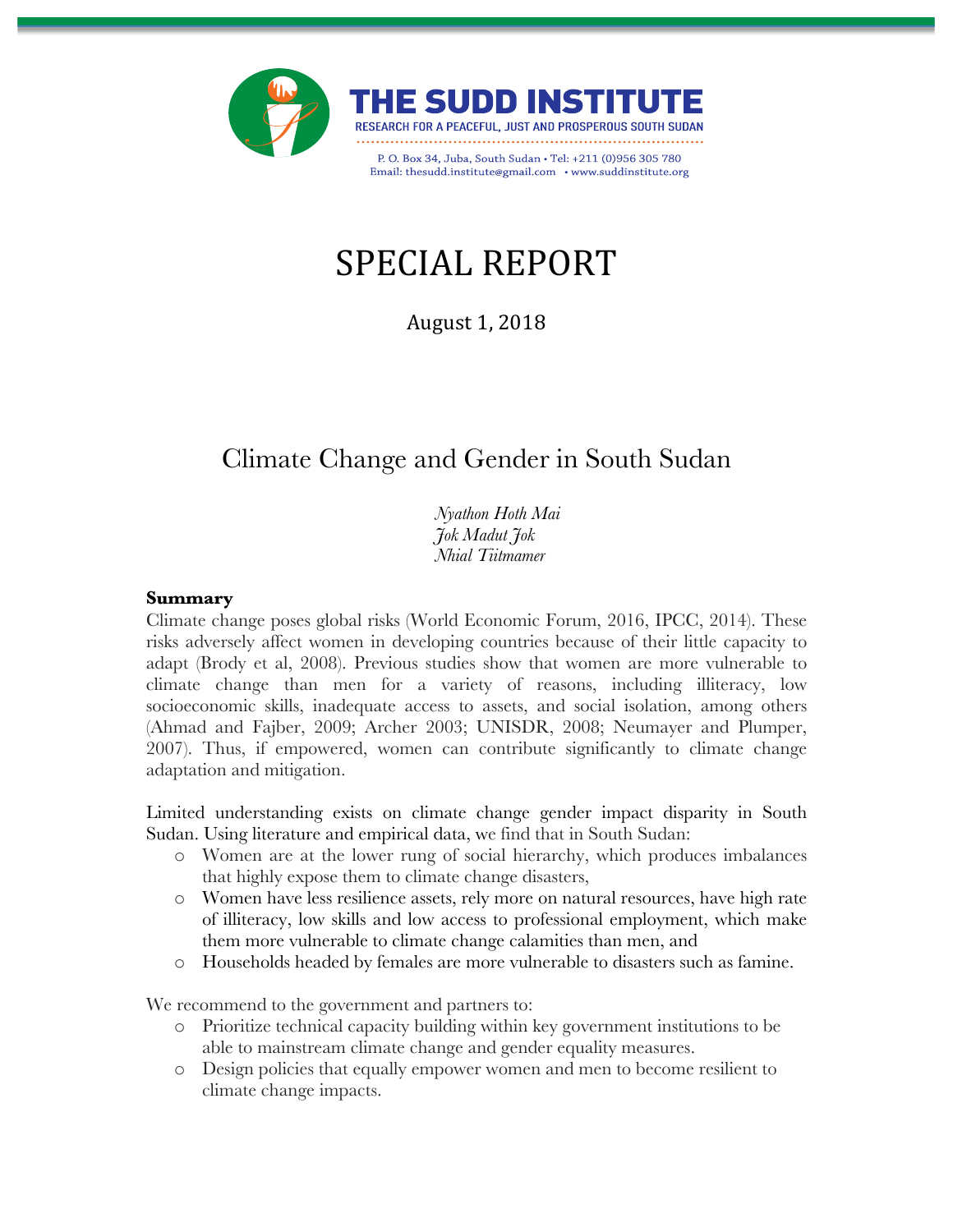o Build climate data infrastructure to inform gender equality and climate change policies and plans.

# **1. Introduction**

limate change<sup>1</sup> poses global risks (World Economic Forum).<sup>2</sup> These risks include high temperatures, floods and droughts, which are expected to engender "severe  $\lambda$  and widespread impacts on unique and threatened systems, substantial species limate change<sup>1</sup> poses global risks (World Economic Forum).<sup>2</sup> These risks include high temperatures, floods and droughts, which are expected to engender "severe and widespread impacts on unique and threatened systems, sub perils are "expected to exacerbate poverty in most developing countries and create new poverty pockets in countries with increasing inequality, in both developed and developing countries" (IPCC, 2014). Least developed countries, like South Sudan, are more vulnerable and the level of vulnerability increases in marginalized regions and disadvantaged groups, like women, due to their limited capacity to adapt (Brody et al, 2008; IPCC, 2014).

Women are "more vulnerable to climate change impacts due to gender norms and discrimination that result in greater drudgery and a skewed division of labor, lower income and livelihood opportunities, less access and control of land and property, fewer legal rights, and less political representation<sup>3</sup>" (Nelson, 2011). For example, in much of rural Africa, especially in places like South Sudan, where development is limited and where the majority of the population base their livelihood directly or indirectly on agriculture, food production takes up 80% of a household's labor expenditure; and more than 60% of people work in this field (FAO, 2012).<sup>4</sup>

South Sudan has experienced considerable increase in temperatures, floods and droughts (Funk et al., 2011, Adkins, 2016, BRACED, 2016, Tiitmamer et al., 2017, 2018). However, little is understood about gender-based difference in the impacts of such hazards in South Sudan. To contribute to this understanding, this study analyzes existing literature and empirical data to determine the difference in gender impacts. Understanding the magnitude of climate change impact disparity on gender is essential in mitigating climate change induced vulnerability. We analyse rainfall and temperature data, health and nutrition data, and climate disasters data to determine the extent to

http://reports.weforum.org/global-risks-2016/part-1-title-tba/ <sup>3</sup>

<sup>&</sup>lt;sup>1</sup> Climate change, according to United Nations Framework Convention on Climate Change (UNFCCC), is defined as "a change of climate which is attributed directly or indirectly to human activity that alters the composition of the global atmosphere and which is in addition to natural climate variability observed over comparable time periods". Natural climate variability is the fluctuation in average rainfalls, temperature and other climate components on smaller timescales such as in a month, severalonths or a year (World Meteorological Organization – WMO 2017, Ramamasy & Baas, 2007).

<sup>2</sup> For more information, see 2016 Global Risks Report by the World Economic Forum:

For more information, see https://gendersourcebook.weadapt.org/3-sourcebook-background/3-2 gender-issues-and-gender-strategies-for-climate-change/

<sup>44</sup> Food and Agriculture Organization of the United Nations (FAO) "Labor Map 6. www.fao.org/docrep/015/i2490e/i2490e01b.pdf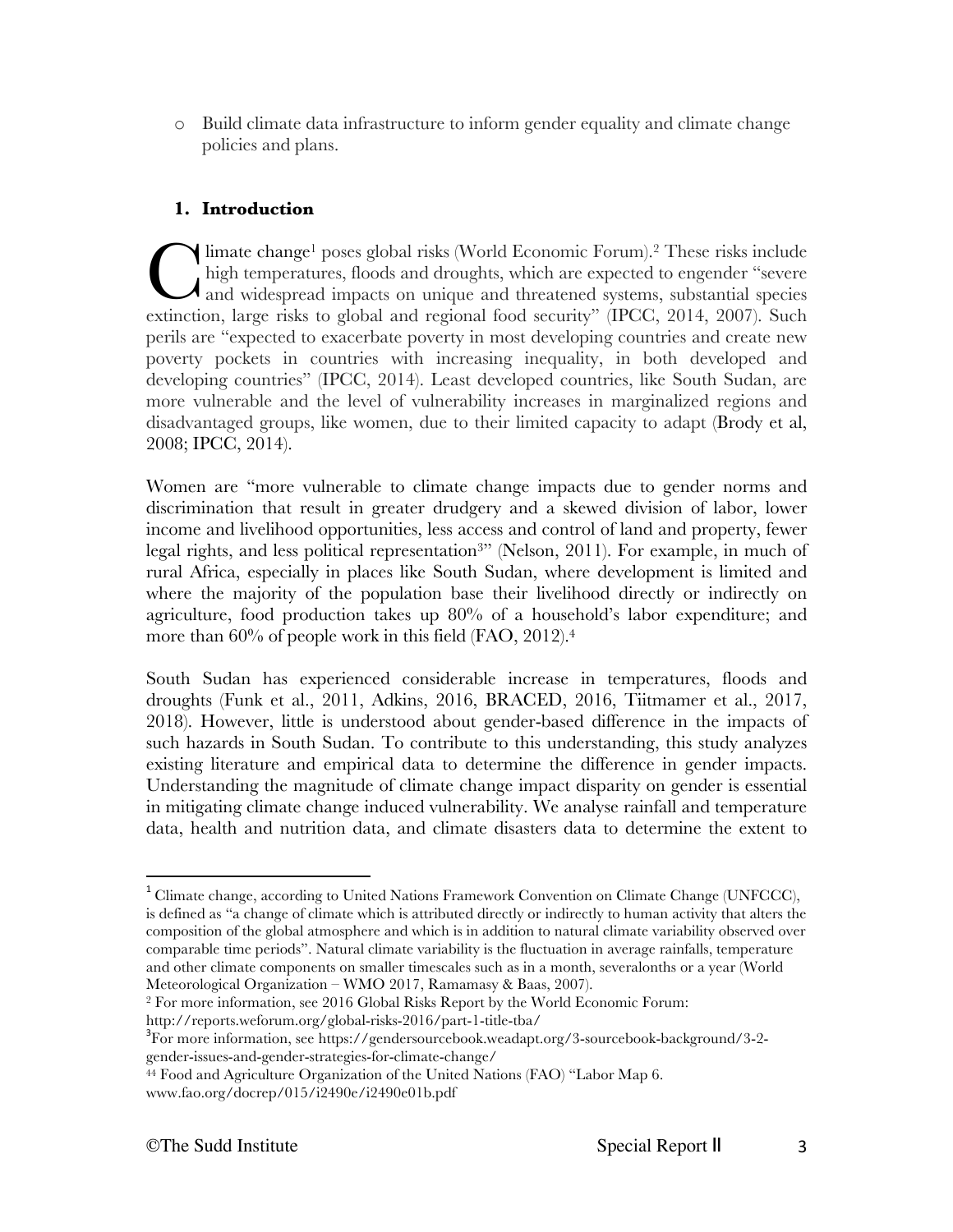which climate change affects females and males differently in terms of nutrition and health outcomes.

# **2. General literature review**

Gender is a social construct. This assigns different roles to boys and girls or men and women (World Health Organization, 2011). In other words, gender is constructed by social norms and rules that "determine what is allowed, expected and valued in a woman and a man in a given context" (Edward, 2014). Gendered roles define how men and women get access to resources, information and power, which determine where they live, and how they cope and adapt to changing climate (Haines et al., 2006).

These socially constructed norms and rules determine access to assets that are vital for climate change resilience. Such assets include "secure land and water rights, agricultural technologies, livestock, knowledge, and social capital, which can help individuals and households adapt to increasing variability of production" (Goh, 2012). These assets are classified into six categories namely (1) natural capital, (2) physical capital, (3) human capital, (4) financial capital, (5) social capital and (6) political capital ( Goh, 2012).These six capitals were categorized by Brody et al., (2008) in a scoping study on knowledge and gaps. While the results were mixed, majority of studies found women being more affected by climate change than men due to (1) Illiteracy and low skills, (2) Inadequate access to assets, (3) Water scarcity, (4) Difficult access to energy (e.g. difficulty access firewood during flood), (5) Lack of swimming skills, (6) Lack of access to early warning to get prepared for an impending disaster, (7) Social isolation, (8) Low socio-economic status, and (9) Huge workload at home after men fled homes due to flood (Ahmad and Fajber, 2009, Archer, 2003, UNISDR, 2008, Neumayer and Plumper, 2007).

Ahmad and Fajber (2009) found climate change induced disasters affect women more than men due to differentiated access to early warning information and lack of swimming skills. In South Africa, women could not find access to early warning information about the impending flood disaster due to language barrier (Archer, 2003). During Hurricane Mitch in 2010, more women remained at home, making them exposed to hazards (Jungehülsing, 2010). UNISDR (2008) found that during Asian Tsunami more women died of disasters due to social isolation and also because they put children first before their safety. More women than men were killed in disasters in societies where they have low socio-economic status (Neumayer and Plumper, 2007). During Cyclone Nargis in Myanmar in 2009, households headed by women were not able to recover their assets and vulnerable to violence shocks (WPTWG, 2009).

Women face difficulties due to loss of assets (Cannon, 2002). In Nigeria, men migrated due to flood and drought, leaving huge workload on women (Agwu and Okhimamb, 2009). In Bangadesh during the Cyclone Aila, men found jobs following the displacement but women, who depended on natural resource based livelihoods, could not find jobs to earn a living (Kartiki, 2011). In Senegal, Ethiopia, Nepal and Vietnam, water scarcity due to drought affected women more than men as they had to spend a lot of time to check water levels in boreholes, exposed to physical pain as they traveled long distances to collect water and firewood (Shaw et al. 2008, Asheber et al 2010,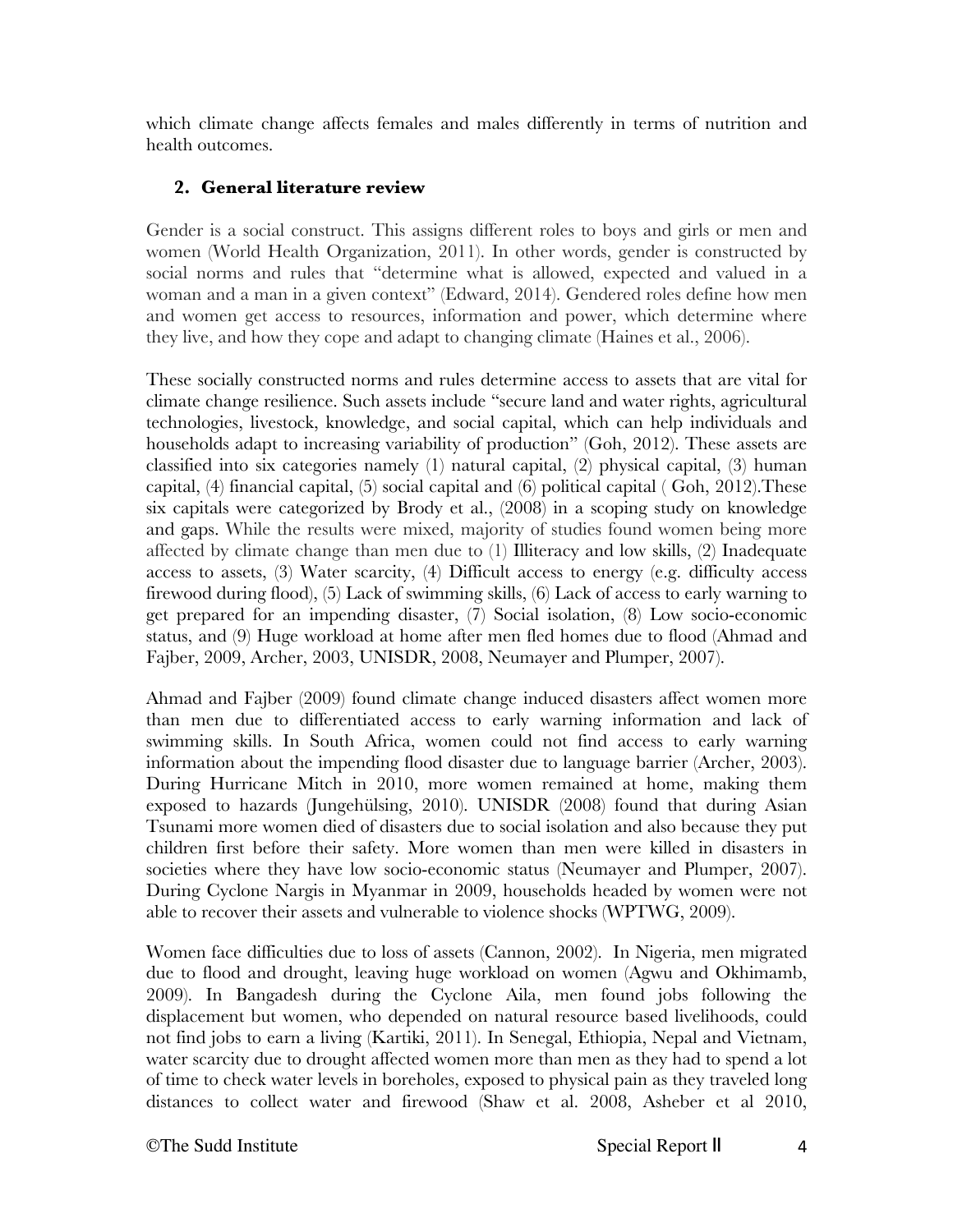Dankelman et al, 2008, and Leduc 2008).

Crop failures caused by drought significantly affect unmarried and widowed women (Biskup and Boellstorff,1995). Women also quickly lose their livestock assets compared to men (Kristjanson et al 2010). Women reduce their meal intake, leading to reduction in weight, which exposed them to health risks.

Due to being active in agriculture as their main livelihood, women are exposed to flood and drought risks. For example, when a drought or a flood hits, it affects agricultural yield, constrains access to water and diminishes energy sources, especially forest-based resources (Sorenson et al., 2011). This means women have to walk long distances to fetch water and firewood, which they carry on their heads or backs. Also this means women go fetch water and firewood in more dangerous places where they could suffer from physical abuse.

In comparison, men died in greater number compared to women during Hurricane Mitch in Central America (Bradshaw, 2004). During a drought in Zimbabwe, fewer males married because of difficulty to a find bride price (Hoogeveen et al 2004). Men suffer from heatstroke, dehydration, physical injuries, mental health issues and death during extreme events such as heat wave, drought and floods. They suffer heat stroke and dehydration because they are active in hot weather during heat wave. Men committed suicide due to disaster induced stress and mental illness in Australia and India. Due to traditional beliefs about the roles of men as protectors and rescuers during disasters, men suffer physical exhaustion, drowning or physical injuries during flood.

# **3. Climate change gender impact disparity in South Sudan**

While some studies have been carried out on environmental issues, we could not find any particular study that empirically looks at how climate change affects men and women in South Sudan. Funk et al., (2011) have documented how unpredictable rainfalls have become as well as the increase in temperatures and the shrinking of rain fed agriculture areas in South Sudan. Johnson (1992) also documented the history of floods in the Upper Nile region of South Sudan while Omoj et al, (2016) looked at the precipitation history dating to the 1960s. Edward (2013) looked at factors hindering gender equality in South Sudan. Mai (2015) also looked at gender from the perspective of women participation in the peace process to bring an end to the ongoing conflict in South Sudan. However, these studies paid little attention to climate change gender impact disparity in South Sudan. While no study has been devoted to look at the matter empirically, the way in which resources are accessed means that climate change has a great potential to have greater negative impacts on women than men. However, this remains a hypothesis until a link is empirically established.

# *Analysis of empirical data*

As mentioned previously, we obtained rainfall and temperature data, child mortality data and climate disasters data with the objective of determining the extent to which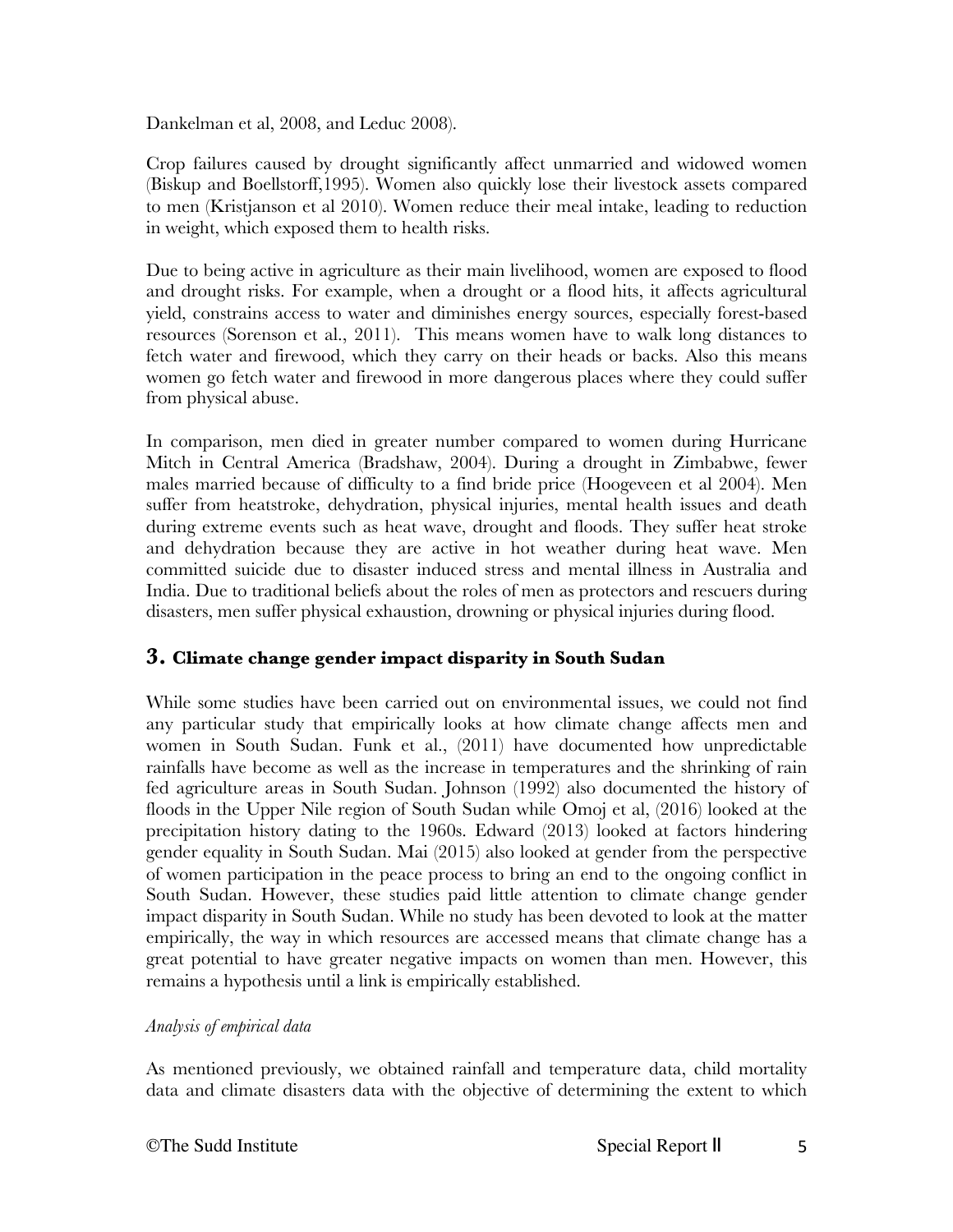climate change affects affect women and men differently. However, we could not precede with causal analysis to determine gender impact disparity using these data because they were not disaggregated on the basis of gender. Due to this limitation, we only describe climate change manifestations, malnutrition by gender of heads of households, and gender access to assets in South Sudan. The results we present are descriptive and contribute to our understanding of the prevalence of climate change and how it affects both men and women.

#### *Droughts and floods in South Sudan*

Floods and droughts have increased in frequency (Funk et al., 2011, Tiitmamer et al., 2018, see figure 1). The major types of flood reported mostly are flash floods and river overflow or the bank bursting following a heavy rain (BRACED, 2016). For example, floods have occurred almost every year since 2007 and in more than two states in South Sudan (Tiitmamer et al., 2017, see table 1).



Collectively, flood and drought have had direct major impacts on health, infrastructure, food security and settlement (BRACED, 2016, also see table 1). The leading impacts are on crops, shelter damage and access to education and health facilities (BRACED, 2016). Consequently, these direct impacts can be experienced differently by women and men. However, media reports, from which we compile these incidents, have not disaggregated the impacts on the basis of gender.

| Table 1: Incidents of flood every year in South Sudan, $2007 - 2017$ (Source: Tiitmamer |  |
|-----------------------------------------------------------------------------------------|--|
| et al., 2017 and additional compilations by authors)                                    |  |

| Year | Month                   | Impacts                                            | Location                                                 | Source           |
|------|-------------------------|----------------------------------------------------|----------------------------------------------------------|------------------|
| 2007 | August and<br>September | Destroyed houses,<br>crops and<br>displaced people | Six states<br>including<br>Northern Bar<br>el Ghazal and | BBC <sup>5</sup> |
|      |                         |                                                    |                                                          |                  |

<sup>5</sup> http://news.bbc.co.uk/2/hi/africa/6924510.stm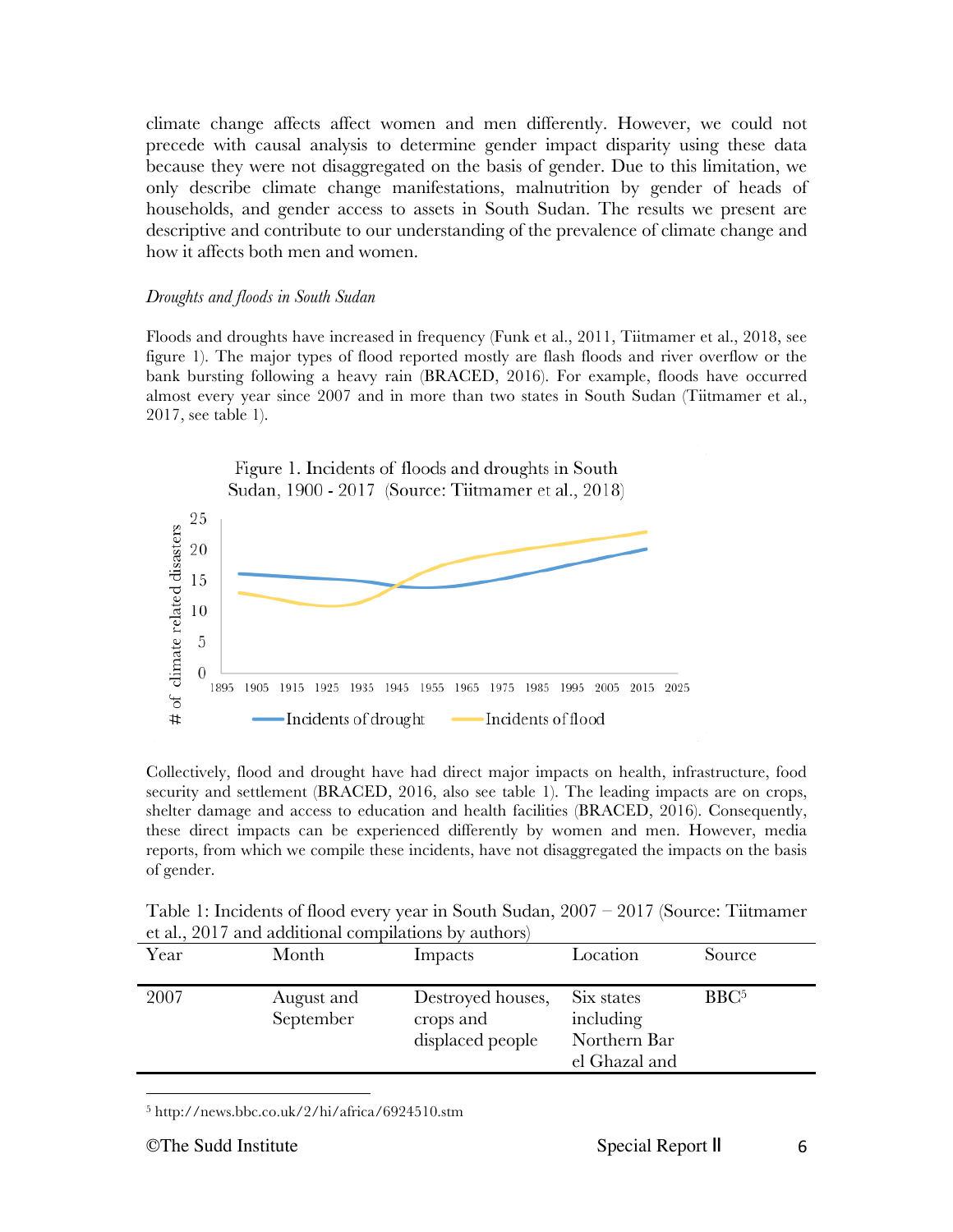|      |                                      |                                                                                                              | Warrap                                                             |                                |
|------|--------------------------------------|--------------------------------------------------------------------------------------------------------------|--------------------------------------------------------------------|--------------------------------|
| 2008 | <b>Between August</b><br>and October | Destroyed houses,<br>crops and<br>displaced people                                                           | Northern Bar<br>el Ghazal and<br>Warrap                            | Prevention<br>web <sup>6</sup> |
| 2009 | <b>Between August</b><br>and October | Destroyed houses,<br>crops and<br>displaced people                                                           | Warrap and<br>Northern Bar<br>el Ghazal                            | Prevention<br>web <sup>7</sup> |
| 2010 | August and<br>September              | $57,000$ displaced<br>people, destroyed<br>houses and caused<br>water borne<br>diseases                      | Northern Bar<br>el Ghazal,<br>Warrap and<br>other states           | BBC <sup>8</sup>               |
| 2011 | August,<br>September                 | Destroyed crops,<br>basic<br>infrastructure and<br>displaced people                                          | Unity,<br>Northern Bar<br>el Ghazal                                | Sudan<br>Tribune <sup>9</sup>  |
| 2012 | August and July                      | Displaced people,<br>destroyed crops<br>and infrastructure<br>including houses                               | Northern Bar<br>el Ghazal and<br>other states                      | Radio<br>Tamazuj <sup>10</sup> |
| 2013 | August,<br>September,<br>October     | Displaced people,<br>destroyed houses,<br>crops and affected<br>cattle and caused<br>water borne<br>diseases | Seven states<br>include<br>Warrap and<br>Northern Bar<br>el Ghazal | Sudan<br>Tribune <sup>11</sup> |
| 2014 | August,<br>September,                | About 14 people<br>died, thousands                                                                           | Northern Bar<br>el Ghazal,                                         | Floodlist <sup>12</sup>        |

<sup>6</sup> http://www.preventionweb.net/files/37784\_37784ssdchffloodvulnerabilityandcon.pdf http://reliefweb.int/report/sudan/fews-south-sudan-food-security-update-aug-2008-flooding-and-

Ĭ.

 

conflict-north-and-east

<sup>7</sup> http://www.preventionweb.net/files/37784\_37784ssdchffloodvulnerabilityandcon.pdf

<sup>8</sup> South Sudan's Aweil region swamped by floods: http://www.bbc.com/news/world-africa-11150357 http://www.ifrc.org/docs/appeals/10/MDRSD009EA.pdf

<sup>9</sup> http://www.sudantribune.com/spip.php?article39874

http://www.sudantribune.com/spip.php?article40143

<sup>10</sup> https://radiotamazuj.org/en/article/rains-flood-hundreds-homes-aweil

http://www.sudantribune.com/spip.php?article42639

http://reliefweb.int/disaster/fl-2012-000128-ssd

<sup>11</sup> http://www.sudantribune.com/spip.php?article48044

<sup>12</sup> http://floodlist.com/africa/60000-displaced-floods-sudan-south-sudan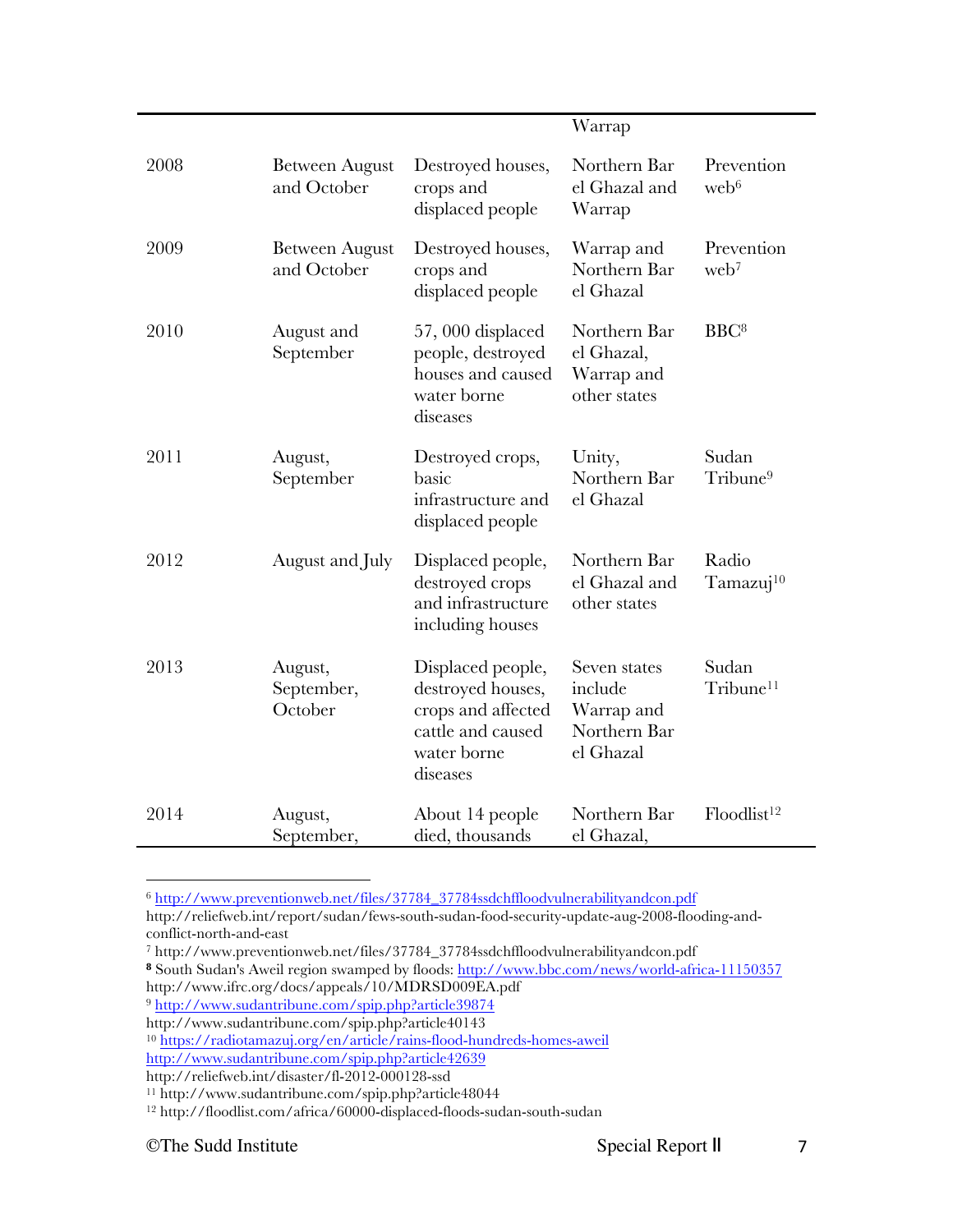|      | October                                | displaced and<br>homes and crops<br>destroyed.                                                                                                                                                                                                                                                                 | Warrap and<br>other states                                                                                                                         |                                                    |
|------|----------------------------------------|----------------------------------------------------------------------------------------------------------------------------------------------------------------------------------------------------------------------------------------------------------------------------------------------------------------|----------------------------------------------------------------------------------------------------------------------------------------------------|----------------------------------------------------|
| 2015 | <b>Between August</b><br>and September | Displaced people<br>and destroyed<br>crops and basic<br>infrastructure                                                                                                                                                                                                                                         | Warrap,<br>Jonglei                                                                                                                                 | Sudan<br>Tribune <sup>13</sup>                     |
| 2016 | July, Oct & Dec<br>in Jonglei          | Over 25,000<br>people affected in<br>Twic East <sup>14</sup> ; over<br>$70,000$ people<br>affected in Fangak<br>$15$ ; more than<br>56,000 people<br>with over $11,000$<br>households<br>affected <sup>16</sup> severe                                                                                         | Jonglei, Lakes,<br>Fangak,<br>Maiwut and<br>Nasir                                                                                                  | Radio<br>Tamazuj<br>Sudan<br>Tribue                |
| 2017 | September                              | $11\,000$ people in<br>Aweil North and<br><b>Aweil West</b><br>affected. Many<br>people displaced<br>and huge impacts<br>on physical<br>infrastructure<br>(roads and houses)<br>and crops in<br>Raga, Aweil<br>North, Aweil East,<br>Pibor, parts of<br>Eastern and<br>Western<br>Equatoria, 650<br>households | Former Upper<br>Nile, Northern<br>Bahr al<br>Ghazal,<br>Western Bahr<br>al Ghazal,<br>Jonglei,<br>Eastern<br>Equatoria and<br>Western<br>Equatoria | Relief Web, <sup>17</sup><br>World Food<br>Program |

 <sup>13</sup> http://www.sudantribune.com/spip.php?article56351

Heavy floods halt classes in Warrap State: http://www.theniles.org/en/articles/society/20080/ <sup>14</sup> Radio Tamazuj, 'Over 25,000 People Affected by Twic East Floods' (PANYAGOOR, 2016) <https://radiotamazuj.org/en/news/article/over-25-000-people-affected-by-twic-east-floods>. <sup>15</sup> Radio Tamazuj, 'Over 70000 Flood Victims in Fangak Appeal for Humanitarian Aid' (Old Fangak, 2016) <https://radiotamazuj.org/en/news/article/over-70000-flood-victims-in-fangak-appeal-forhumanitarian-aid>.

<sup>16</sup> Sudan Tribune, 'Longochuk County Commissioner Appeals for Emergency Aid Intervention', 2016 <http://www.sudantribune.com/spip.php?article60061>.

<sup>17</sup> See https://reliefweb.int/disaster/fl-2017-000137-ssd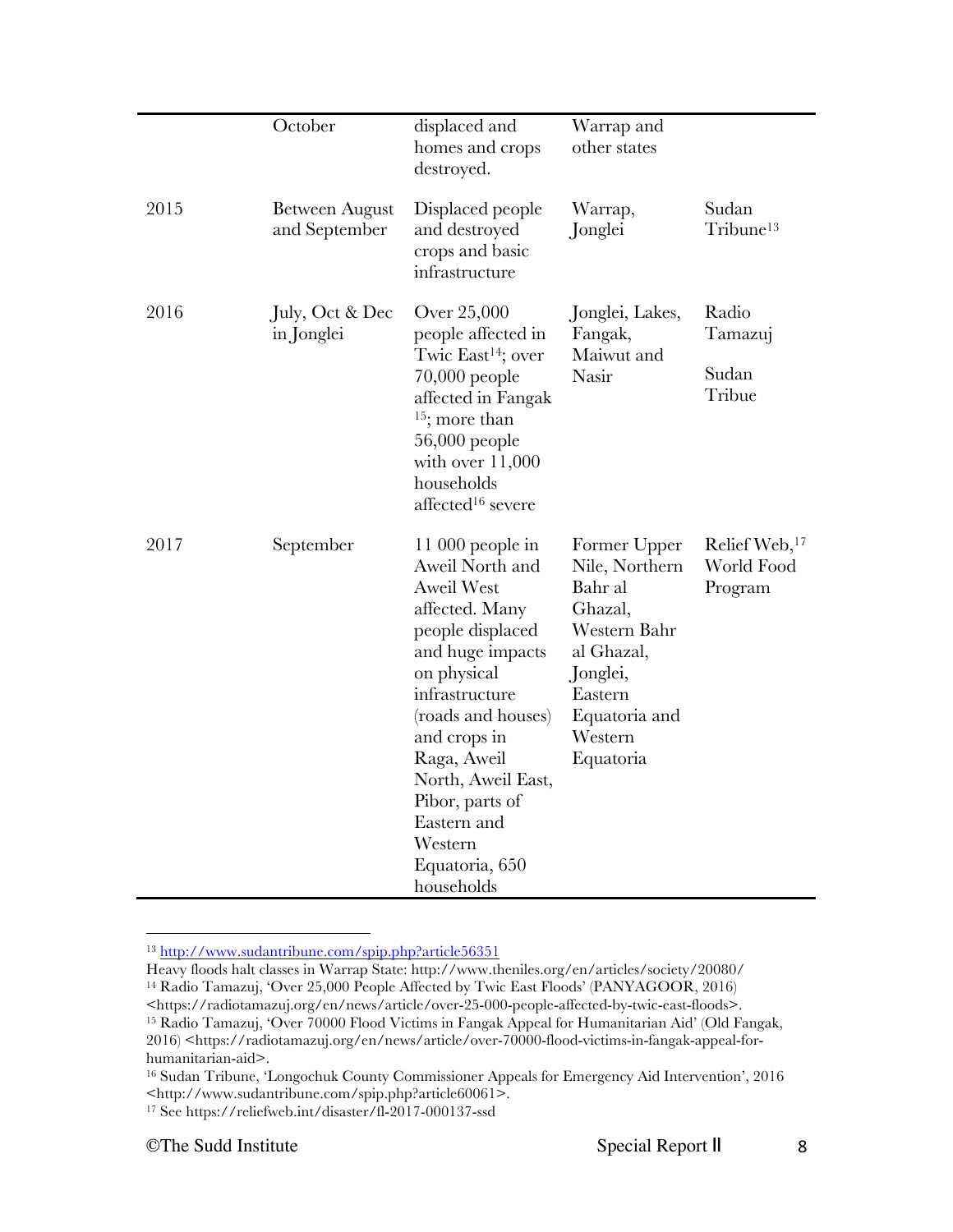affected and some deaths and injuries in 8 villages in Maban

#### *Malnutrition impacts by gender*

We examined proportion of wasting children based on the gender of the household in Warrap, Northern Bhar el Ghazal (NBEG), Greater Upper Nile and Greater Equatoria. The data were collected by FAO, UNICEF and WFP between 2010 and 2016 for Warrap and NBEG and between 2015 and 2016 for Greater Upper Nile and Greater Equatoria. While the data have several shortcomings including the small sample size and short time frame, which makes it difficult to measure gender impact disparity based on changes in precipitation and temperature, the results demonstrate that proportion of malnourished children is higher in households headed by females (see tables 2, 3, 4, 5)). While the reason for wasting of children is not clear in the data, factors that contribute to malnutrition include climate-induced shocks such as floods and droughts and political and communal violence, which cause famine. Both factors lead to crops failure and looting of assets such as livestock and asset dispossession (e.g. land displacement).

| Table 2: Proportion of wasting children by Sex of household head in Greater Equatoria  |  |  |  |  |
|----------------------------------------------------------------------------------------|--|--|--|--|
| (Source: Data Source: Food Security and Nutrition Monitoring System, collected by FAO, |  |  |  |  |
| UNICEF and WFP).                                                                       |  |  |  |  |

|                     |                     | Sex of the household head |             |       |             |
|---------------------|---------------------|---------------------------|-------------|-------|-------------|
|                     |                     |                           | Male        |       | Female      |
|                     | Basis for nutrition |                           | $^{0}/_{0}$ |       | $^{0}/_{0}$ |
| Timing of the FSNMS | assessment          | Count                     | Wasting     | Count | Wasting     |
| $Mar-15$            | WHZ                 | 88                        | $7.6\%$     | 16    | $8.0\%$     |
| Jul-15              | WHZ                 | 72                        | $6.7\%$     | 12    | $7.4\%$     |
| $Jun-16$            | WHZ                 | 102                       | $8.6\%$     | 19    | $10.1\%$    |
| $Jun-16$            | MUAC                | 70                        | $5.8\%$     | 14    | $7.2\%$     |
| $Dec-16$            | WHZ                 | 15                        | $6.0\%$     | 79    | $8.7\%$     |
| $Dec-16$            | MUAC                | 12                        | $4.6\%$     | 51    | $5.3\%$     |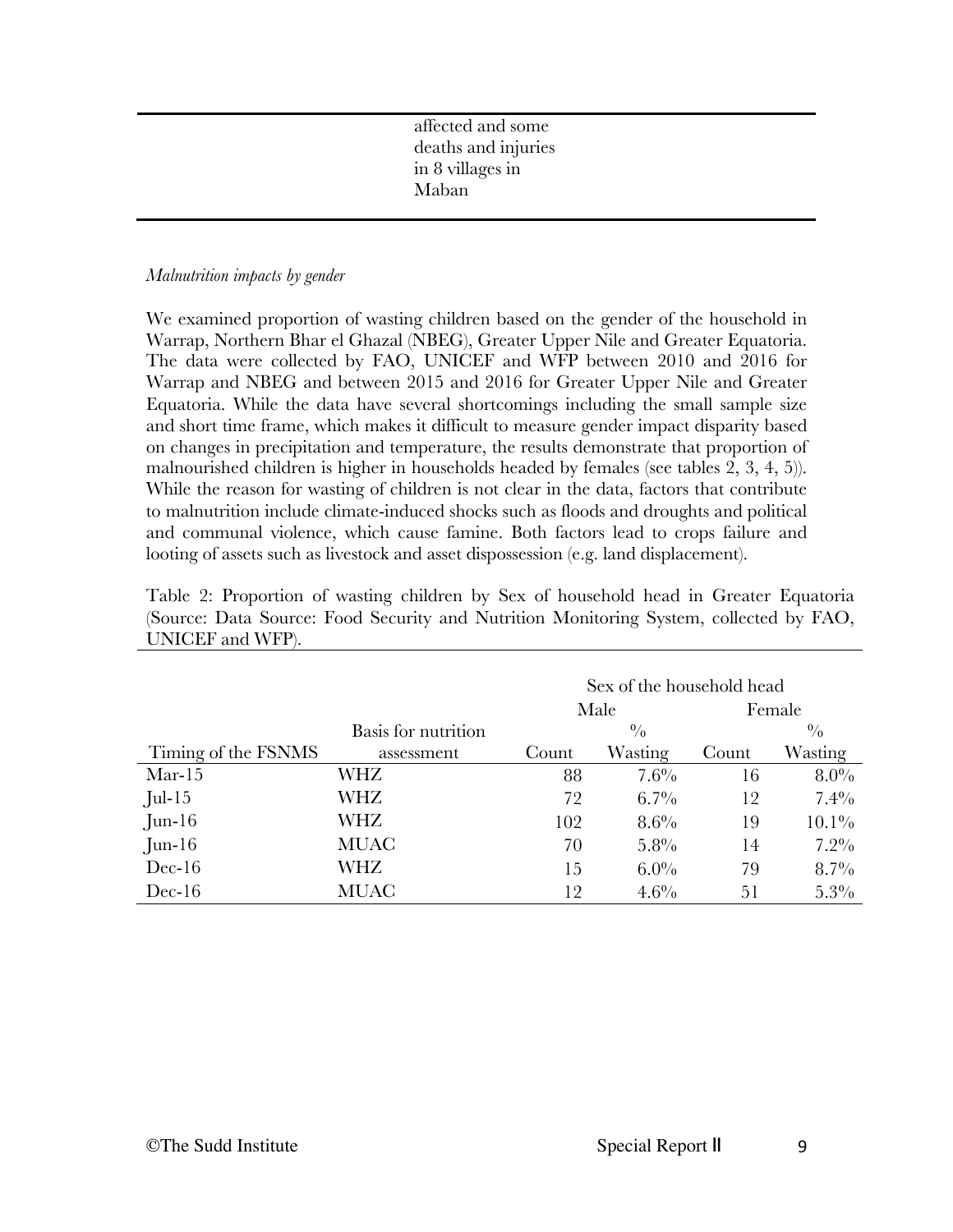|               | Basis for   |       | Sex of the household head |       |              |
|---------------|-------------|-------|---------------------------|-------|--------------|
| Timing of the | nutrition   |       | Male                      |       | Female       |
| <b>FSNMS</b>  | assessment  | Count | $\%$ Wasting              | Count | $\%$ Wasting |
| $Mar-15$      | WHZ         | 188   | $19.6\%$                  | 152   | $24.3\%$     |
| $Jul-15$      | WHZ         | 80    | 21.9%                     | 32    | $16.2\%$     |
| $J$ un-16     | WHZ         | 184   | $21.3\%$                  | 176   | $27.7\%$     |
| $J$ un-16     | <b>MUAC</b> | 118   | $13.2\%$                  | 106   | $16.0\%$     |
| $Dec-16$      | WHZ         | 66    | $12.6\%$                  | 155   | $14.0\%$     |
| $Dec-16$      | MUAC        | 50    | $8.4\%$                   | 133   | $10.7\%$     |

Table 3: Proportion of wasting children by Sex of household head in Greater Upper Nile (Data Source: Food Security and Nutrition Monitoring System, collected by FAO, UNICEF and WFP).

Table 4: Proportion of Wasting Children based on Sex of the household head in NBEG (Data Source: Food Security and Nutrition Monitoring System, collected by FAO, UNICEF and WFP).

|              |                     | Sex of household head |               |       |             |
|--------------|---------------------|-----------------------|---------------|-------|-------------|
| Timing       |                     | Male                  |               |       | Female      |
| of the       | Basis for nutrition |                       | $\frac{0}{0}$ |       | $^{0}/_{0}$ |
| <b>FSNMS</b> | assessment          | Count                 | Wasting       | Count | Wasting     |
| $Oct-10$     | <b>MUAC</b>         | 21                    | $14.5\%$      | 18    | $14.0\%$    |
| $J$ un-11    | <b>MUAC</b>         | 15                    | 10.8%         | 12    | $6.3\%$     |
| $Oct-11$     | <b>MUAC</b>         | 10                    | $9.9\%$       | 9     | $5.3\%$     |
| $Oct-12$     | <b>MUAC</b>         | 6                     | $8.2\%$       | 40    | $11.8\%$    |
| $Jun-13$     | <b>MUAC</b>         | 27                    | $9.9\%$       | 10    | $15.2\%$    |
| $Oct-13$     | <b>MUAC</b>         | 33                    | 11.3%         | 10    | 11.6%       |
| Aug- $14$    | <b>WHZ</b>          | 56                    | $14.8\%$      | 6     | $9.7\%$     |
| $Dec-14$     | WHZ                 | 62                    | $13.7\%$      | 17    | $16.7\%$    |
| $Jul-15$     | <b>WHZ</b>          | 114                   | $23.0\%$      | 38    | $33.0\%$    |
| $Dec-15$     | <b>WHZ</b>          | 89                    | $18.5\%$      | 24    | 26.4%       |
| $Jun-16$     | <b>WHZ</b>          | 138                   | $30.0\%$      | 36    | 41.9%       |
| $J$ un-16    | <b>MUAC</b>         | 68                    | $14.3\%$      | 15    | $17.0\%$    |
| $Dec-16$     | <b>WHZ</b>          | 51                    | $11.1\%$      | 120   | $15.8\%$    |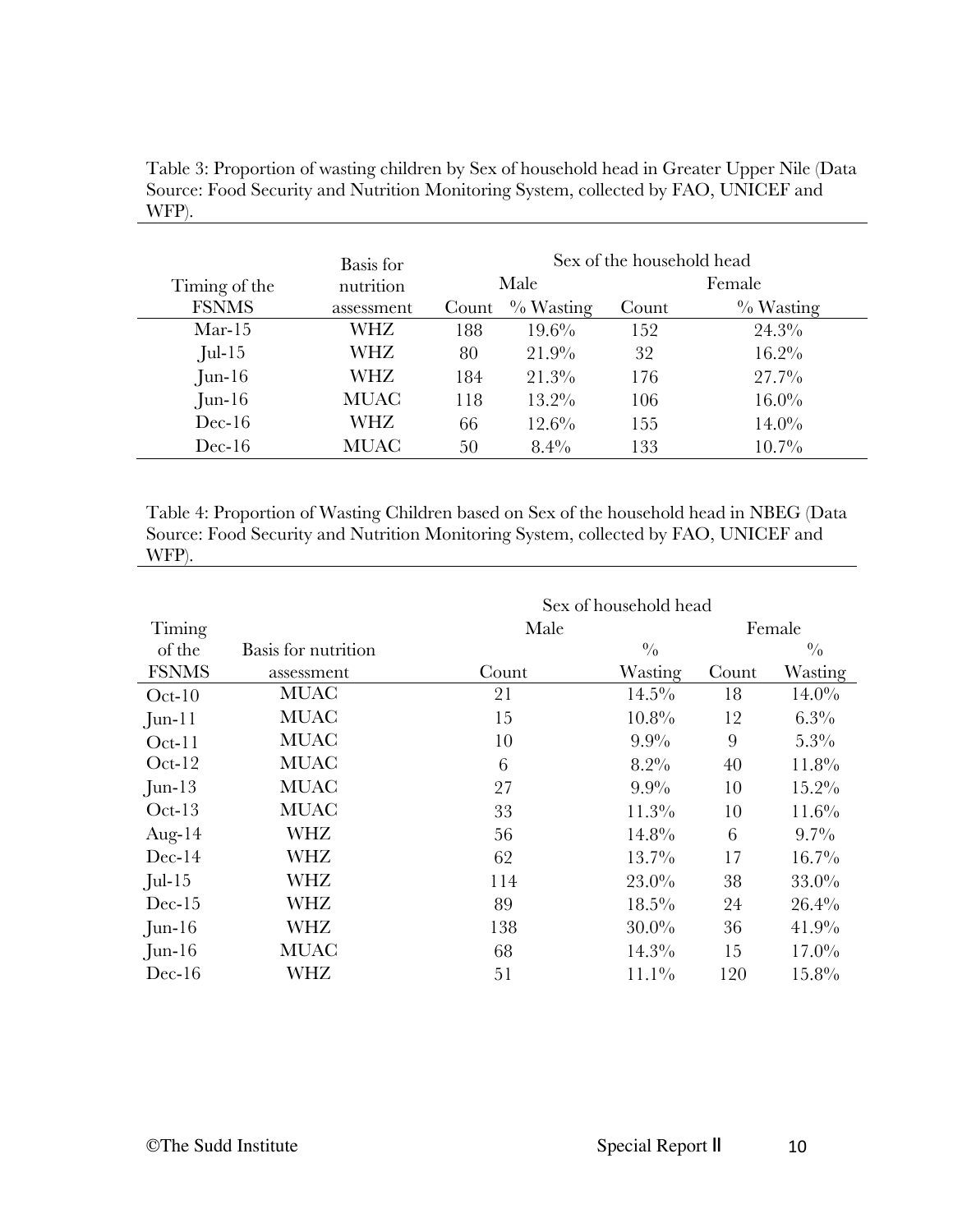| $2010$ concetted by $1110$ , $0111011$ and $1111$ . |             |                |                       |                |              |  |  |
|-----------------------------------------------------|-------------|----------------|-----------------------|----------------|--------------|--|--|
| Timing of                                           | Basis for   |                | Sex of household head |                |              |  |  |
| the                                                 | nutrition   |                | Male                  |                | Female       |  |  |
| assessment                                          | assessment  |                | $\frac{0}{0}$         |                |              |  |  |
|                                                     |             | Count          | Wasting               | Count          | $\%$ Wasting |  |  |
| $Oct-10$                                            | <b>MUAC</b> | 14             | $18.7\%$              | 62             | $38.5\%$     |  |  |
| $J$ un-11                                           | <b>MUAC</b> | 36             | $23.5\%$              | 12             | 31.6%        |  |  |
| $Oct-11$                                            | <b>MUAC</b> | 32             | $13.1\%$              | 5              | $15.2\%$     |  |  |
| $Oct-12$                                            | <b>MUAC</b> | $\overline{5}$ | 4.8%                  | 28             | $8.2\%$      |  |  |
| $Jun-13$                                            | <b>MUAC</b> | 35             | $15.1\%$              | $\overline{4}$ | $19.0\%$     |  |  |
| $Oct-13$                                            | <b>MUAC</b> | 12             | $8.1\%$               | 8              | $18.6\%$     |  |  |
| Aug- $14$                                           | WHZ         | 83             | $24.3\%$              | 23             | $26.1\%$     |  |  |
| $Dec-14$                                            | WHZ         | 55             | $15.9\%$              | 17             | 20.2%        |  |  |
| $Jul-15$                                            | <b>WHZ</b>  | 73             | 20.2%                 | 27             | $25.0\%$     |  |  |
| $Dec-15$                                            | <b>WHZ</b>  | 60             | $16.7\%$              | 27             | $31.8\%$     |  |  |
| $Jun-16$                                            | WHZ         | 69             | 20.9%                 | 24             | 27.6%        |  |  |
| $Jun-16$                                            | <b>MUAC</b> | 42             | $12.2\%$              | 14             | $15.7\%$     |  |  |
| $Dec-16$                                            | <b>WHZ</b>  | 186            | 13.9%                 | 85             | 13.6%        |  |  |

Table 5: Proportion of Wasting Children based on Sex of the Household in Warrap (Data Source: Food Security and Nutrition Monitoring System, March and July 2015 and December 2016 collected by FAO, UNICEF and WFP).

#### *Gender roles and access to assets*

Males constitute 52% while women account for 48% of South Sudan's population (Adkins, 2016, NBS, 2010). Of those who are poor, 48.4% are men while 51.6% are women (NBS, 2010). Gender roles are clearly separated and still very traditional (Adkins, 2016; Edward,2014; Mai 2015). Women are on the lower part of the social hierarchy, producing inequities, all of which get exacerbated during extreme climate events. They are on the low part because of a number of factors which include (1) high illiteracy rate, (2) early & forced marriage, and (3) Gendered division of labor. This exposes women to risks of food insecurity and other socio-economic outcomes caused by climate change induced shocks. The Government's National Policy on Gender recognizes that "although women are the main producers of food, women and children are the most vulnerable to food insecurity because of traditional gender roles and limited access and control of productive assets."<sup>18</sup> For example, women fetch water, grass for thatching houses, grind and cook food, care for the children and the elderly, milk the cows, and take care of chicken while men herd cattle, goats, sheep, cut timber

<sup>&</sup>lt;sup>18</sup> Ministry of Gender, Child and Social Welfare (MGCSW), (2013). National Gender Policy. Juba: Government of the Republic of South Sudan, pg. 35.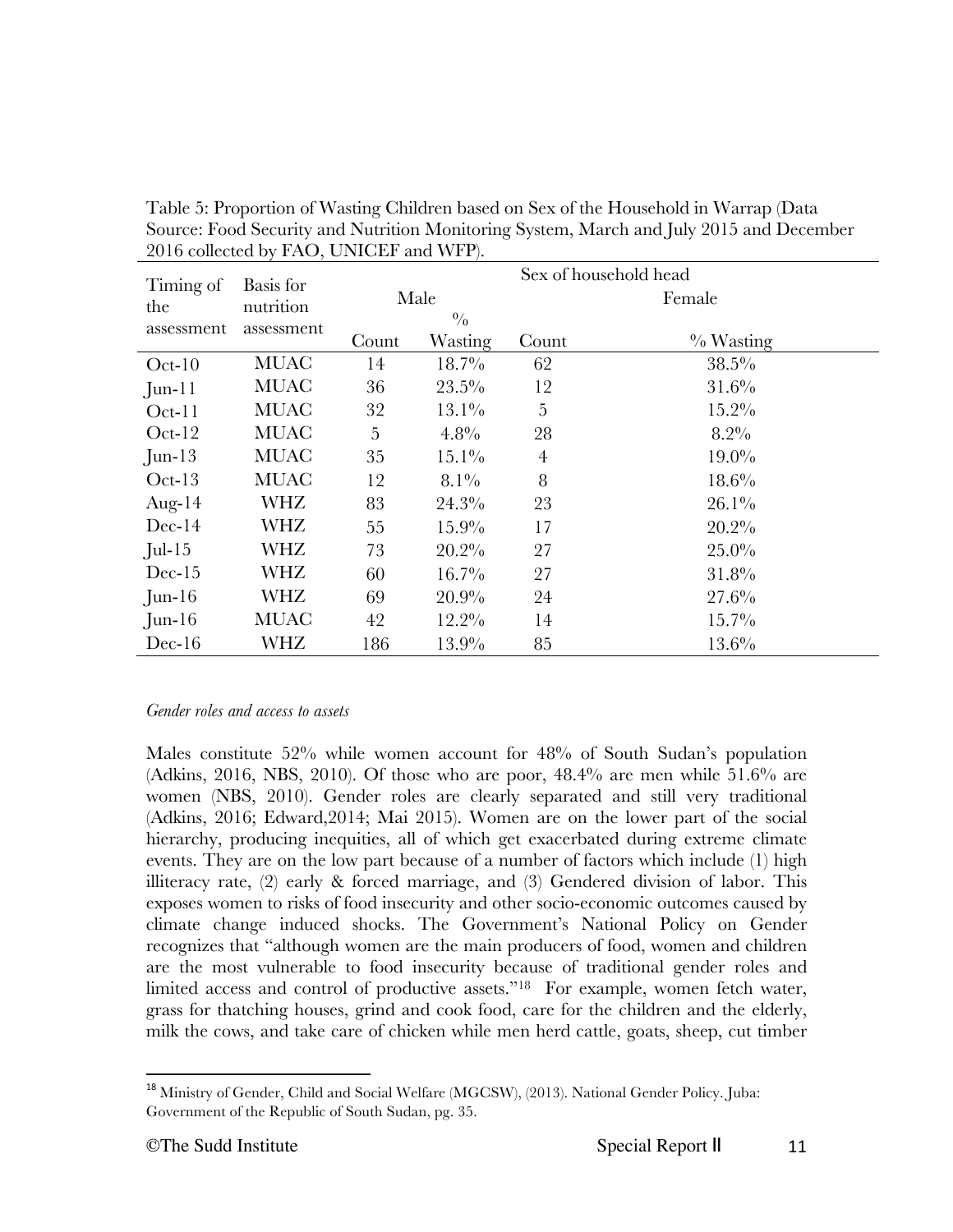for house construction, hunt and go fishing (Edward, 2014).

These roles could change given that the Transitional Constitution of South Sudan (2011 and as amended severally) provides women with at least 25% representation in the institutions of decision making. However, this quota largely remains on paper. In addition to lack of implementation, "gender equality and respect for women's human rights are conflated with the 25 percent quota allocated to women in decision-making structures, which can cause neglect of other areas relevant to women's empowerment and participation" (Ali, 2011). This has implications for climate change as gender equality, particularly equal access to power and resources, is an important tool for climate change resilience.

In South Sudan, males headed households have more assets than females headed households (NBS, 2014). This means climate change in South Sudan can adversely affect women more than men as assets are vital for climate change resilience (Goh, 2012). Women mainly rely on agriculture and other assets of low value, which are highly vulnerable to climate change disasters. For example, women get exposed to high risks of famine or food insecurity and hunger as floods or droughts destroy crops. Flood or drought also destroys other natural resources like thatching grass and wild fruit that they rely on. Men can also be affected but are relatively in a better position due to other sources of livelihood and assets such as cattle, goats, hunting, and fishing, among others.

In urban areas, more men than women have access to formal jobs that earn higher incomes (NBS, 2014). Men dominate the formal economy in the private and public sectors earning higher incomes than women due to women's illiteracy and lack of formal skills as 87% of household female heads have no formal education (NBS, 2014, see table 6). The type of jobs determines the level of resilience to flood and drought. This is in line with empirical evidences elsewhere that show men who hold formal jobs are resilient to climate disasters as they quickly find new jobs after a disaster compared to women who depend on agriculture and domestic work (Kartiki, 2011).

| roles & assets | റ-<br>females                                              | Males                                                                     | Implications for climate change<br>resilience                                                                 |
|----------------|------------------------------------------------------------|---------------------------------------------------------------------------|---------------------------------------------------------------------------------------------------------------|
| Literacy       | Constitute<br>$12.7\%$ of $27\%$<br>literate<br>population | Constitute<br>$87.3\%$ of $27\%$<br>literate<br>population                | Little capacity to get disaster<br>emergency preparedness and<br>resilience information.                      |
| Education      | $87\%$ of women<br>have no formal<br>education             | $65.7\%$ of male<br>heads of<br>households have<br>no formal<br>education | Inadequate capacity to have access to<br>gainful employment anywhere one is<br>displaced by flood or drought. |
| Paid job       | Only 8.9%                                                  | $25.4\%$ have                                                             | Inability to stay resilient to climate                                                                        |

Table 6: Roles & Access to assets by gender (Source: NBS, 2014, compiled by the authors)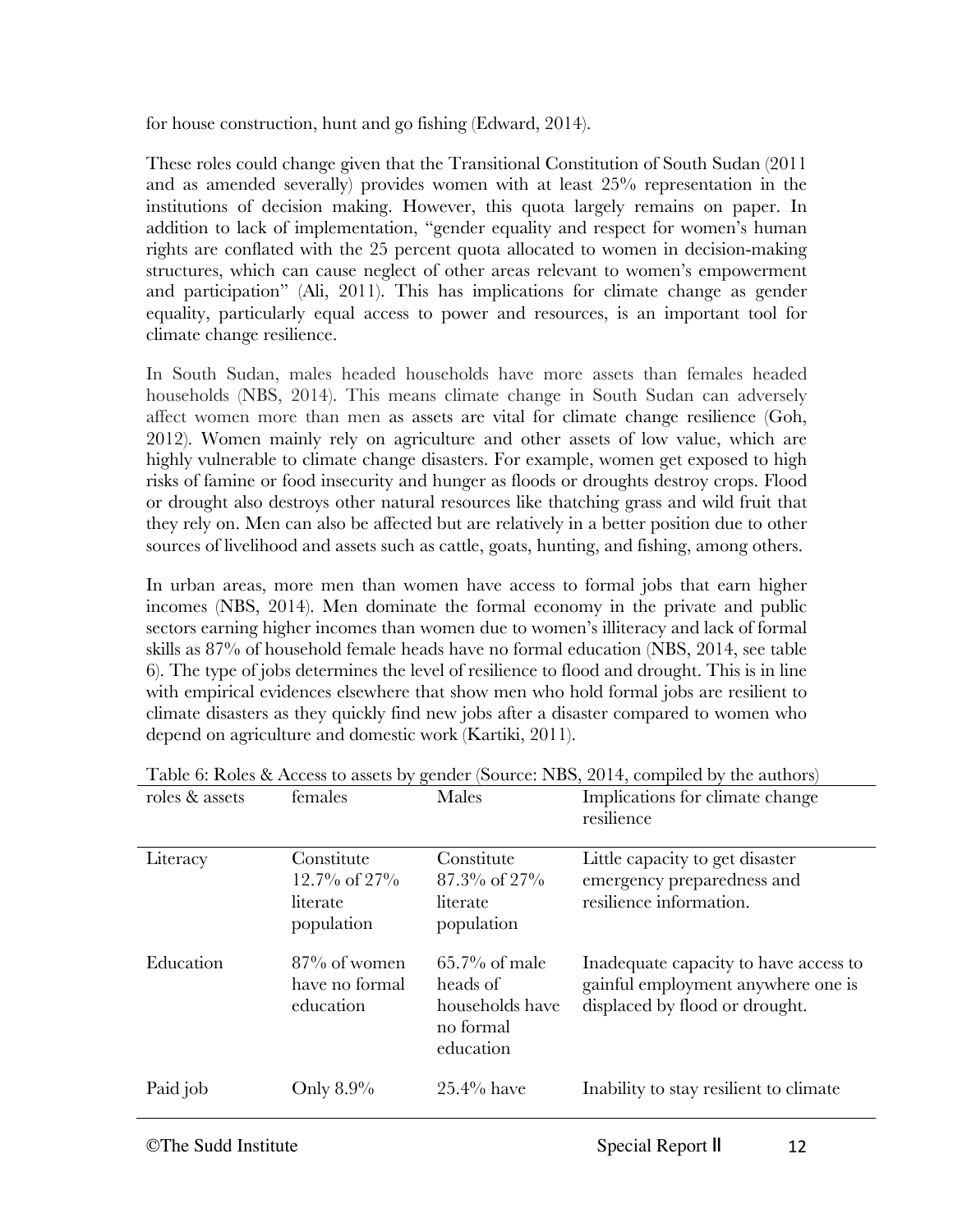|                  | women have<br>access to paid<br>jobs                                                                                    | access to paid<br>jobs                                                  | induced disasters.                                                                                                                                      |
|------------------|-------------------------------------------------------------------------------------------------------------------------|-------------------------------------------------------------------------|---------------------------------------------------------------------------------------------------------------------------------------------------------|
| Agriculture      | Majority of<br>women rely on<br>subsistent<br>agriculture.                                                              | Men relatively<br>rely on multiple<br>sources of<br>livelihoods         | Exposure to risks of hunger following<br>destruction of crops by floods and<br>droughts                                                                 |
| Livestock        | livestock mostly belong to men in<br>some communities and some<br>communities have inadequate or no<br>livestock at all |                                                                         | Inadequate access or movement with<br>it causes high risks of hunger or<br>violence that may lead to death.                                             |
| Water            | $84.9\%$ of women<br>collect water                                                                                      | $5.8\%$ of men<br>collect water                                         | Water scarcity, coupled with<br>responsibility to collect it from long<br>distance, leads to high risks of pain<br>walking, exhaustion, rape and death. |
| Energy resources | Energy resources<br>are rudimentary<br>and accessing<br>lies with women                                                 | only few men<br>engage in getting<br>energy resources<br>for the family | High risks of physical and mental<br>pain, exhaustion, rape and death<br>accessing energy resources.                                                    |
| Shelter          | Women collect<br>grasses, perform<br>the thatching<br>and mud<br>plastering                                             | Men fetch poles,<br>build mud walls<br>and roof frames                  | Shelter destruction leading to<br>vulnerability and high risks in the<br>building process.                                                              |

Lack of adequate health facilities in South Sudan (NBS, 2014) creates low level of climate change resilience, which can adversely affect women more than men because of physical and social factors. Over 84.9% those who collect water in South Sudan are women (NBS, 2014). They travel long distances to fetch water where they are exposed to security risks, sometimes getting raped or killed. Besides, women shoulder huge burden to collect firewood to cook. In the event of flood, the wood gets dampened by water. Women wade through water sometimes knee-deep or chest deep to collect firewood and sometimes get exposed to danger, such as contracting diseases.

Cattle in South Sudan are good assets for resilience as they can move with people to new areas not affected by drought or flood. However, building resilience in this manner depends on the social capital a cattle rearing community has with neighbors. However, in most cases, it is men who move with livestock, leaving women behind in the homesteads exposed to high risks of hunger as the family's assets get displaced with men. In case there is no mechanism for conflict resolution, displacement often results in new conflicts with host communities (Tiitmamer et al., 2017). If this is the case, men are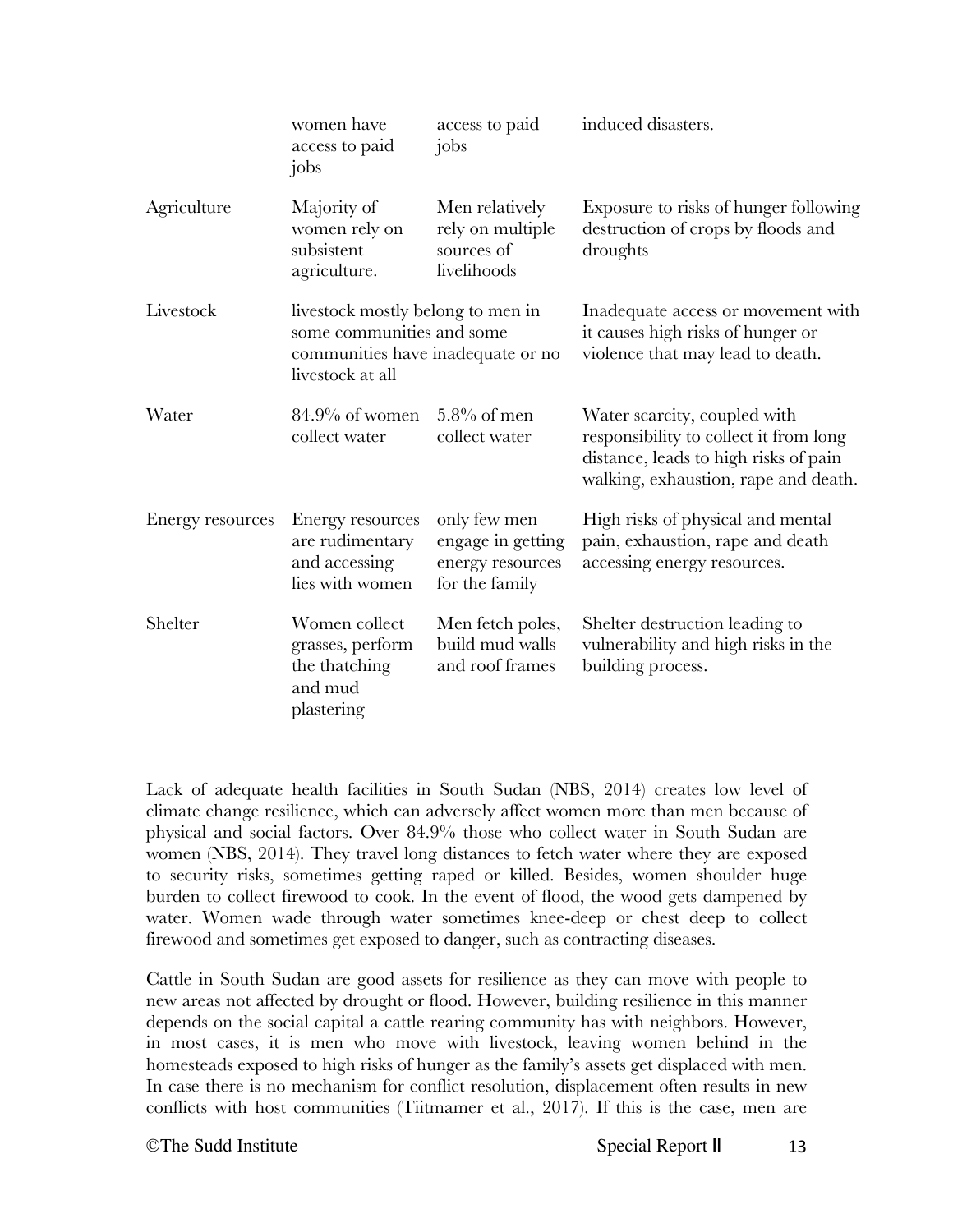sometimes exposed to high risks of deaths if displacement causes a violent conflict with a host or a neighboring community. Women also get affected negatively in the event of conflict as they get exposed to high risks of rape, captivity and deaths. Besides, women are also left behind during droughts or flood to take care of the homesteads and therefore, they suffer from hunger as the family's assets, the livestock, migrate to safer areas with men. Flood destroys houses as the capacity of women, often left behind, is overwhelmed by the magnitude of flood and not able to build dykes to protect houses. Grass gets destroyed making it difficult for women to access them and exposing them to high risks of rape or deaths in the forest. Trees get destroyed by floods making it difficult for men to access them for construction poles.

Lack of access to land makes women vulnerable to climate change induced shocks and stresses. In most parts of South Sudan, women are entitled to rights to use, control, own, rent, lease and sell, inherit from husbands, and to have their land protected (Tiitmamer et al., 2017). However, they are not entitled to share land with husbands following a divorce. While women are entitled to land access in natal communities in accordance with the customs, this is not the same with urban women who find it difficult to access land on their own (Tiitmamer et al., 2017, see table 7). Urban areas are some of the main destinations for rural migrants following a flood or drought disaster, making female headed households displaced to urban areas to face difficulties with access to land following a flood or drought displacement. They face difficulty in accessing land because of low income that prevents them from buying land. In rural areas, land is possessed or owned by usage. This means the higher the capacity to mark large track of land and cultivate, the larger the size of land and the bigger the income level.

| $\rm No$ | Land right category      | Customary Law |        | <b>Statutory Law</b> |        |
|----------|--------------------------|---------------|--------|----------------------|--------|
|          |                          | Male          | Female | Male                 | Female |
|          | Right to use             |               |        |                      |        |
|          | Right to control         |               |        |                      |        |
| 3        | Right to own             |               |        |                      |        |
| 4        | Right to inherit from    |               |        |                      |        |
|          | father                   |               |        |                      |        |
| 5        | Right to inherit from    |               |        |                      |        |
|          | spouse                   |               |        |                      |        |
| 6        | Right to get a share of  |               |        |                      | X      |
|          | the land after divorce   |               |        |                      |        |
|          | Rights to rent, lease or |               |        |                      |        |
|          | sale,                    |               |        |                      |        |
| 8        | Residuary right          |               |        |                      |        |
| 9        | Right to protection      |               |        |                      |        |
|          |                          |               |        |                      |        |

Table 7: Gender access to land rights under customary and statutory laws in parts of South Sudan (Source: Tiitmamer et al., 2017)

Key:  $\sqrt{ }$  = Yes, X = No

Women have difficulty to access new land during time of flood or drought displacement as they cannot move in the same pace as men and be able to mark a land and cultivate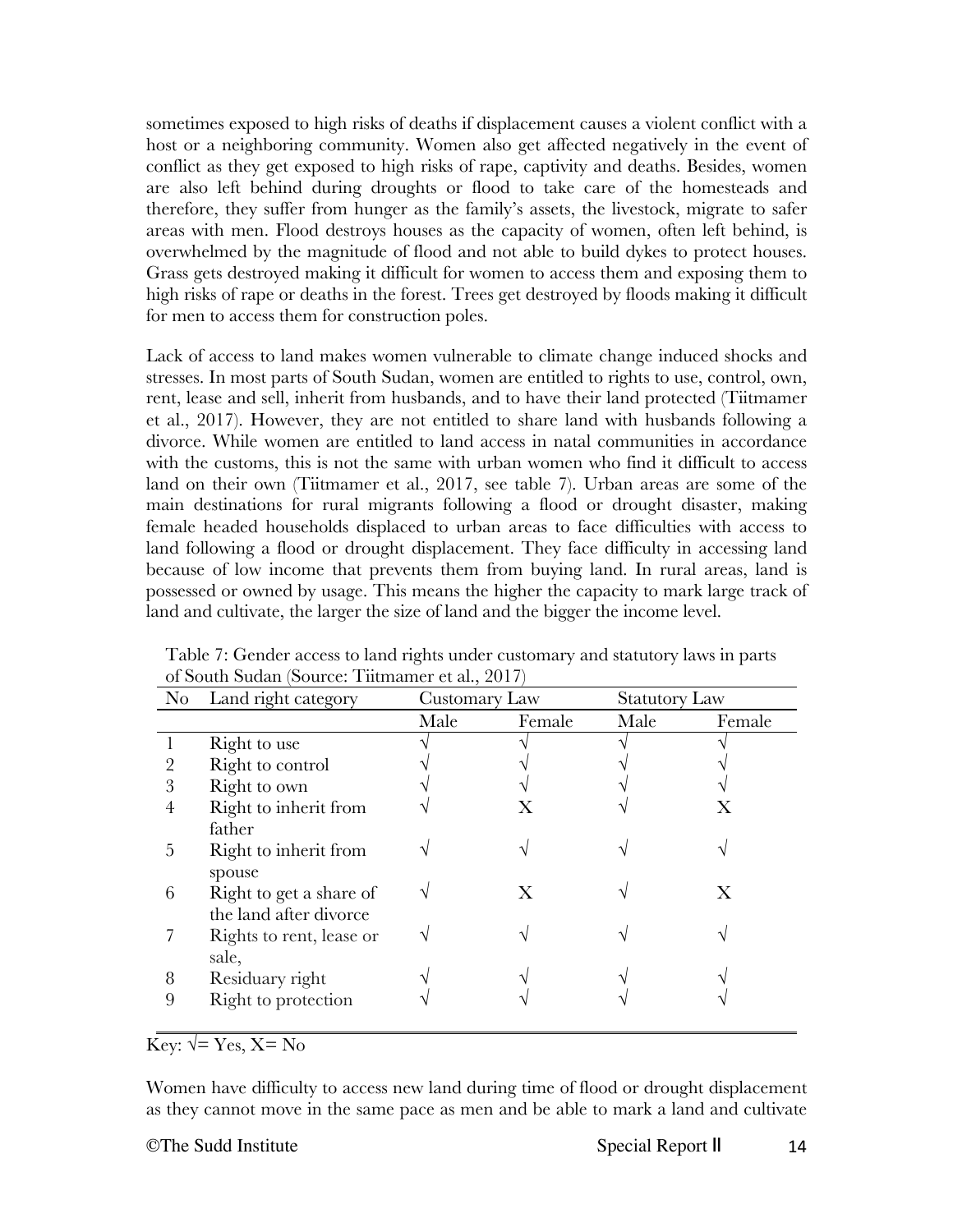due to physical and social constraints. While women can hire labor to cultivate their land, low income makes it difficult for them to do so.

## **4. Conclusion and recommendations**

We have explored different ways that expose men and women to climate change induced impacts. Empirical evidences show that climate disaster events have increased in frequency and have become erratic (Funk et al., 2012, BRACED, 2016, Tiitmamer et al., 2018). While there is a general low climate change resilience capacity in South Sudan, women are more highly exposed to climate change risks than men due to inadequate access to resilience assets and reliance on natural resources compared to men.

We recommend to the government and partners to:

- o Officially recognise that women are more likely to be affected by climate change disasters as they depend more heavily on natural resources.
- o Build technical capacity within key government institutions to be able to mainstream gender equity and climate change adaptation and mitigation measures.
- o Design policies that ensure women and men have equal access to assets that can help them become resilient to climate shocks and stresses.
- o Build climate data infrastructure on potential areas of impacts to inform adaptation and mitigation policies and plans.

#### **References**

- Adkins, B. 2016. South Sudan's REDD+ Country Needs Assessment. UN- REDD Programme.
- Agwu, J. & Okhimamhe, A.A. 2009. Gender and climate change in Nigeria: A study of four communities in north-central and south-eastern Nigeria. Heinrich Böll Stiftung, Nigeria. Accessed at:

http://www.boellnigeria.org/downloads/Gender\_Climate\_Change\_in\_Nigeria.pdf

- Ahmed, S., and E. Fajber. 2009. Engendering adaptation to climate variability in Gujarat, India. *Gender and Development* 17(1): 33–50.
- Ali, N.M. 2011. Gender and statebuilding in South Sudan. Special report 298: United States Institute of Peace, Washington DC, USA.
- Archer, E.R.M. 2003. Identifying underserved end-user groups in the provision of climate information. *Bulletin of the American Meteorological Society* 84 (11): 1525–1532
- Asheber, S.A. 2010. Mitigating drought: Policy impact evaluation: A case of Tigray region, Ethiopia. University of Twente Faculty of Geo-Information and Earth Observation ITC. Accessed at: http://www.itc.nl/library/papers\_2010/msc/gsim/asheber.pdf.
- Biskup, J.L., and D.L. Boellstorff. 1995. The effects of a long-term drought on the economic roles of Hacendado and Ejidatario women in a Mexican Ejido. Nebraska
- Anthropologist. Paper 80. Accessed at http://digitalcommons.unl.edu/nebanthro/80 BRACED. 2016. BRACED flood impact assessment 2016. Report compiled by IMPACT,
- Geneva, Switzerland. Bradshaw, S. 2004. Socio-economic impacts of natural disasters: A gender analysis. Santiago, Chile: United Nations.accessed at: http://www.eclac.org/mujer/reuniones/conferencia\_regional/manual.pdf.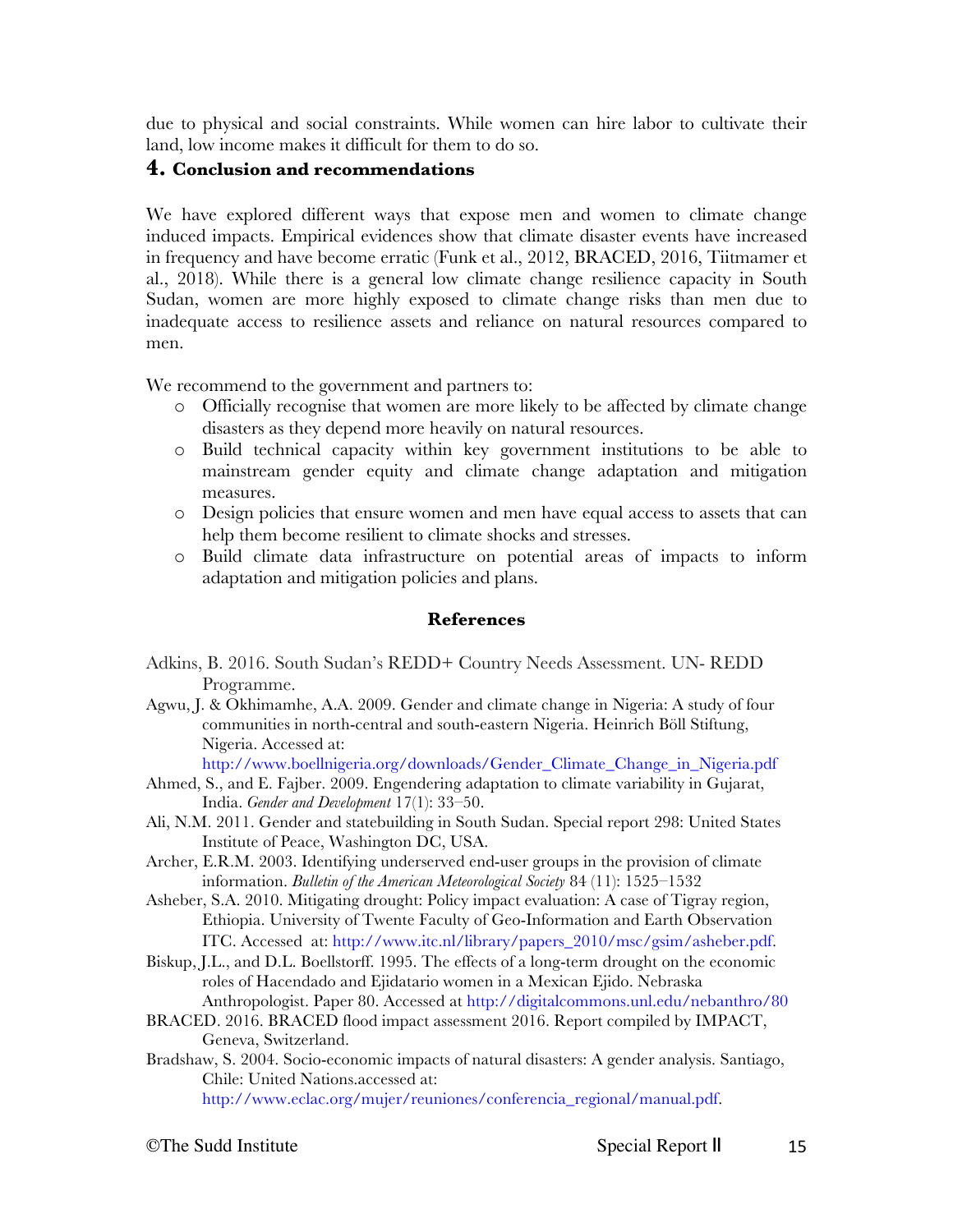- Brody, A., J. Demetriades, & E. Esplen. 2008. Draft-Gender and climate change: Mapping the linkages. A scoping study on knowledge and gaps. Brighton, United Kingdom: BRIDGE Institute of Development Studies. Accessed at: http://www.bridge.ids.ac.uk/sites/bridge.ids.ac.uk/files/reports/Climate\_Change\_DF ID\_draft.pdf
- Cannon, T. 2002. Gender and climate hazards in Bangladesh. *Gender and Development* 10 (2): 45– 50.
- Center for Climate Change and Health. 2016. Special Focus: Climate Change and Pregnant Women.
- Dankelman, I, Alam, K., Ahmed, W.B., Gueye, Y.D., Fatema, N. and Mensah-Kutin, R. 2008. Gender, climate change and human security: Lessons from Bangladesh, Ghana and Senegal. WEDO/ABANTU/ENDA. Accessed at:

http://www.gdnonline.org/resources/WEDO\_Gender\_CC\_Human\_Security.pdf

- Edward, J.K. 2014. A Strategy for Achieving Gender Equality in South Sudan. Special Report: The Sudd Institute, Juba, South Sudan.
- FAO. 2012. FAO statistical yearbook: World Food and Agriculture. Food & Agriculture Organization: Rome, Italy.
- Funk, C., Eilerts, G., Verdin, J., Rowland, J. & Marshall, M. 2011. A climate trend analysis of Sudan. US Geological Survey.
- Goh, A. H. X. 2012. A literature review of the gender-differentiated impacts of climate change on women's and men's assets and well-being in developing countries. CGIAR System wide Program on Collective Action and Property Rights (CAPRI). Washington, D.C.: International Food Policy Research. Accessed at http://www.indiaenvironmentportal.org.in/files/file/a%20literature%20review%20of %20the%20gender-differentiated%20impacts%20of%20climate%20change.pdf
- Haines, A., Corvalanb, C., Kovats, R. S. & Campbell-Lendrumb. 2006. Climate change and human health: Impacts, vulnerability and public health, *120*(7), 585–596.
- Hoogeveen, H., B. van der Klaauw, and G. van Lomwel. 2004. On the timing of marriage, cattle and weather shocks. Netherlands: Tinbergen Institute Discussion Paper TI 2004- 073/3. Accessed at: http://www.tinbergen.nl/discussionpapers/04073.pdf
- IPCC. (2008). *Climate Change and Water* (Technical Paper).
- Jungehülsing, J. 2010. Women who go, women who stay: Reactions to climate change. A case study on migration and gender in Chiapas. Heinrich Böll Stiftung, Mexico, Central America and the Caribbean. Accessed at: http://www.boell.org.za/downloads/MIGRACION\_Gender\_Climate\_Mexico\_Single s.pdf.
- Kartiki, K. 2011. Climate change and migration: A case study from rural Bangladesh. *Gender and Development* 19 (1): 23–38.
- Kristjanson, P. et al. 2010. Livestock and women's livelihoods: A review of the recent evidence. Nairobi, Kenya: International Livestock Research Institute. Accessed at: http://mahider.ilri.org/bitstream/handle/10568/3017/Discussion\_Paper20.pdf;jsessio nid= D13DF8A644B0805530DEF2285B76BAA0?sequence=2.
- Mai, N. J. 2015. The Role of Women in Peace-Building in South Sudan. Policy Brief: The Sudd Institute, Juba, South Sudan.
- NBS. 2014. The Household Conditions: Gender perspectives analysis of the SSHHS, 2010 data. National Bureau of Statistics (NBS), Juba, South Sudan.
- NBS. 2010. Statistical year book 2010. National Bureau of Statistics, Juba, South Sudan.
- Nelson, V. 2011. Gender, generations, social protection & climate change: A Thematic review. Overseas Development Institute, London. http://www.odi.org.uk/publications/5940 gender-generations-social-protection-climate-climate-change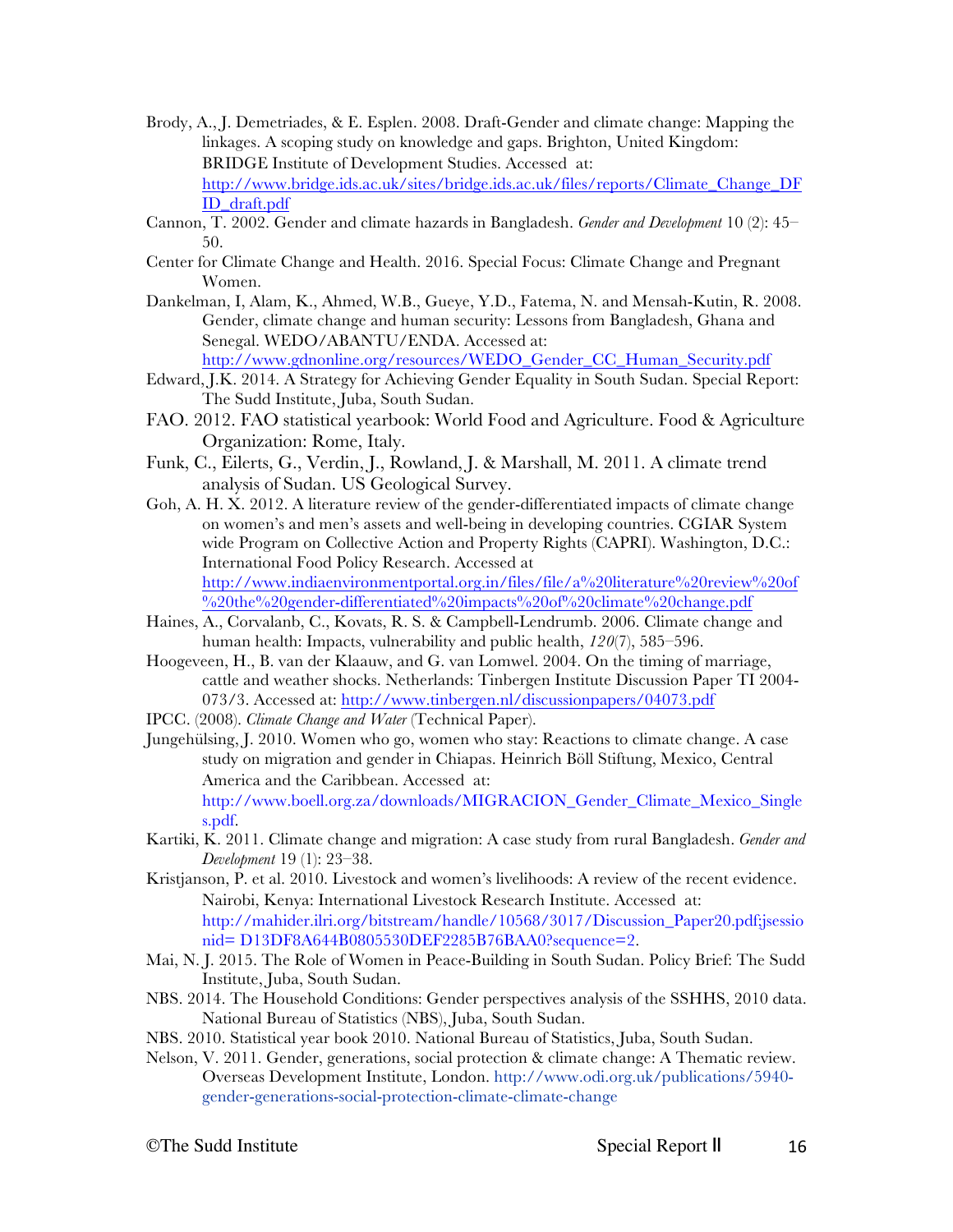- Neumayer, E. and T. Plumper. 2007. The gendered nature of natural disasters: the impact of catastrophic events on the gender gap in life expectancy, 1981–2002. Annals of the Association of American Geographers 97: 551–566. Accessed at: http://www2.lse.ac.uk/geographyAndEnvironment/whosWho/profiles/neumayer/pdf /Disast ersarticle.pdf.
- Ramamasy, S., & Baas, S. 2007. Climate variability and change: adaptation to drought in Bangladesh. FAO. Retrieved from http://www.fao.org/3/a-a1247e.pdf
- Shaw, R., Prabhakar, SVRK, Nguyen, H. and Mondal, P. 2008. Drought-management considerations for climate-change adaptation: Focus on the Mekong region. International Environment and Disaster Management (IEDM) and Oxfam, Vietnam. Accessed at: https://policy-practice.oxfam.org.uk/publications/drought-managementconsiderations-for-climate-change-adaptation-focus-on-the-me-112526.
- Sorenson, S. B., Morssink, C., & Abril Campos, P. (2011). Safe Access to Safe Water in Low Income Countries: Water Fetching in Current Times. Retrieved from http://repository.upenn.edu/spp\_papers/166.
- Statistics Department, AfDB. 2011. The Link Between Climate Change, Gender and Development in Africa. *The African Statistical Journal*, *12*.
- Tiitmamer, N. Mayai, A. T. and Mai, N. H. 2018. Climate Change and Conflict in South Sudan. Special Report: The Sudd Institute, Juba, South Sudan.
- Tiitmamer, N., Mai, N. H. and Mayai, A. T. 2017. Land Tenure in South Sudan: Does it Promote Climate Change Resilience? Policy Brief: The Sudd Institute, Juba, South Sudan.
- UNEP. 2007. Sudan's Post-Conflict Environmental Asssessment. Report published by the Government of Sudan and produced by UNEP.
- World Economic Forum. (2016). Global Risks Report. Accessed at http://reports.weforum.org/global-risks-2016/part-1-title-tba/
- World Health Organization. 2011. What do we mean by "sex" and "gender"?.
- WPTWG. 2010. Women's protection assessments: Post cyclone Nargis, Myanmar. Women's Protection Technical Working Group. Accessed at: http://reliefweb.int/sites/reliefweb.int/files/resources/F6CAA5ECD57BC605492577 6100202353- Full\_Report.pdf

## **Acknowledgement**

This report is part of a series of reports produced through Building Resilience and Adaptation to Climate Extremes and Disasters (BRACED)/Improving Resilience in South Sudan (IRISS) Project. We thank BRACED- IRISS consortium members, namely Concern Worldwide, ACTED, FAO and UNEP for their unwavering support and productive partnership. The funding came from UK government; however, the views expressed here neither represent the UK government policies nor those of BRACED-IRISS consortium members.

#### **About Sudd Institute**

The Sudd Institute is an independent research organization that conducts and facilitates policy relevant research and training to inform public policy and practice, to create opportunities for discussion and debate, and to improve analytical capacity in South Sudan. The Sudd Institute's intention is to significantly improve the quality, impact, and